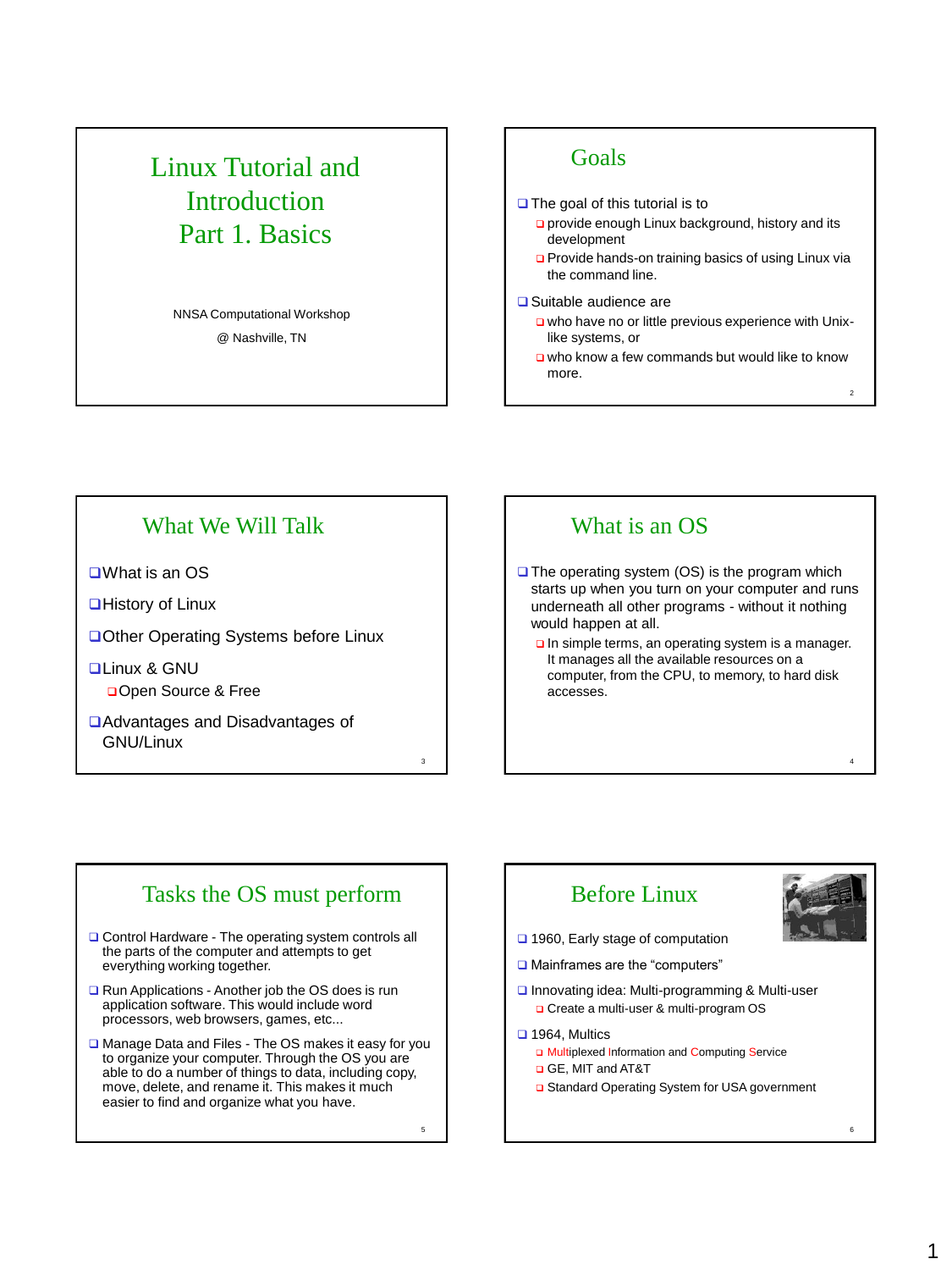

# Before Linux: BSD

#### $1974$

- Berkeley University buy a tape of UNIX
- **□** Student start code navigation
- UNIX is customized and improved
- □ They call the OS as BSD (Berkeley Software Distribution)

### □ Now

7

□ BSD does NOT contain any code of AT&T

8

10

**BSD 4.4, FreeBDS, NetBSD and OpenBSD** 

## Before Linux: Commercial UNIX

- $\Box$  1983. AT&T is splitted  $\rightarrow$  It can sell software
- **□** There is a great market for Operating System □ Major hardware vendors need OS
- □ AT&T is selling UNIX System v4 and licensing it AIX for IBM, HP-UX for HP, …
- BSD is a real danger for AT&T's market **□** BSD is not supported
	- **Q** BSD should not be used in commercial

## End of UNIX

- **QAT&T** sold UNIX as much as possible O Novel bought UNIX code and License
- Novel sold the code and license after 2 years □ Santa Cruz Operating System
- **■** Microsoft developed Xenix Based on UNIX VIII It was NOT successful

# Before Linux: Hurd



11

9

- □ 1983, GNU project was started by Richard Stallman
	- o software should be free from restrictions against copying or modification in order to make better and efficient computer programs
	- **Q** Companies make their money by maintaining and distributing the software, e.g. optimally packaging the software with different tools (Redhat, Slackware, Mandrake, SuSE, etc)
- **□ Stallman built the first free GNU C Compiler** in 1991. But still, an OS was yet to be developed and the contract of the contract of the contract of the contract of the contract of the contract of the contract of the contract of the contract of the contract of the contract of the contract of the contract of

Before Linux: Minix □ Tanenbaum developed free OS  $\Box$  Its name is Minix **Q Minix is based on UNIX □** Source code available, Modification is restricted It cannot run on 32bit processors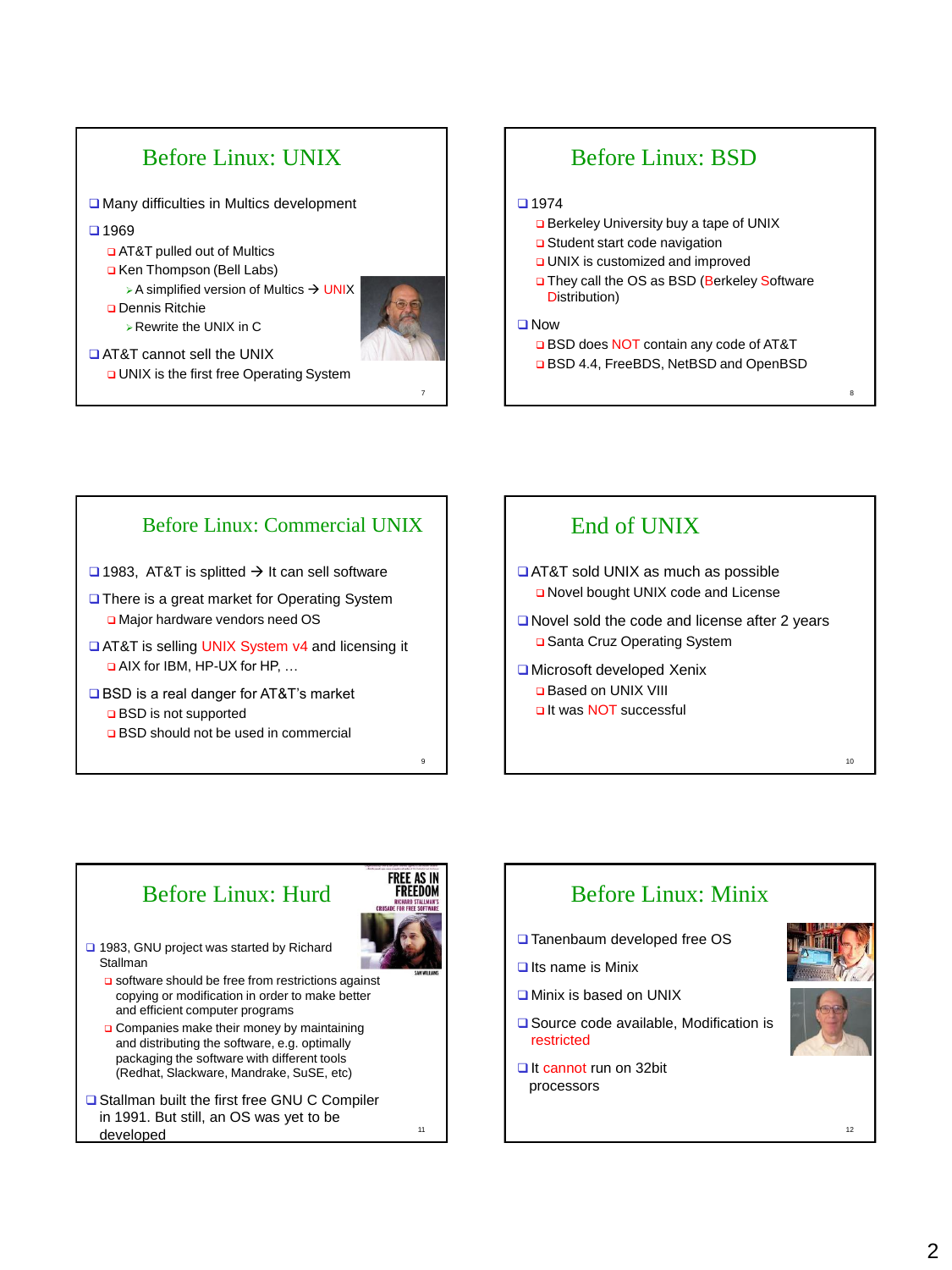

г







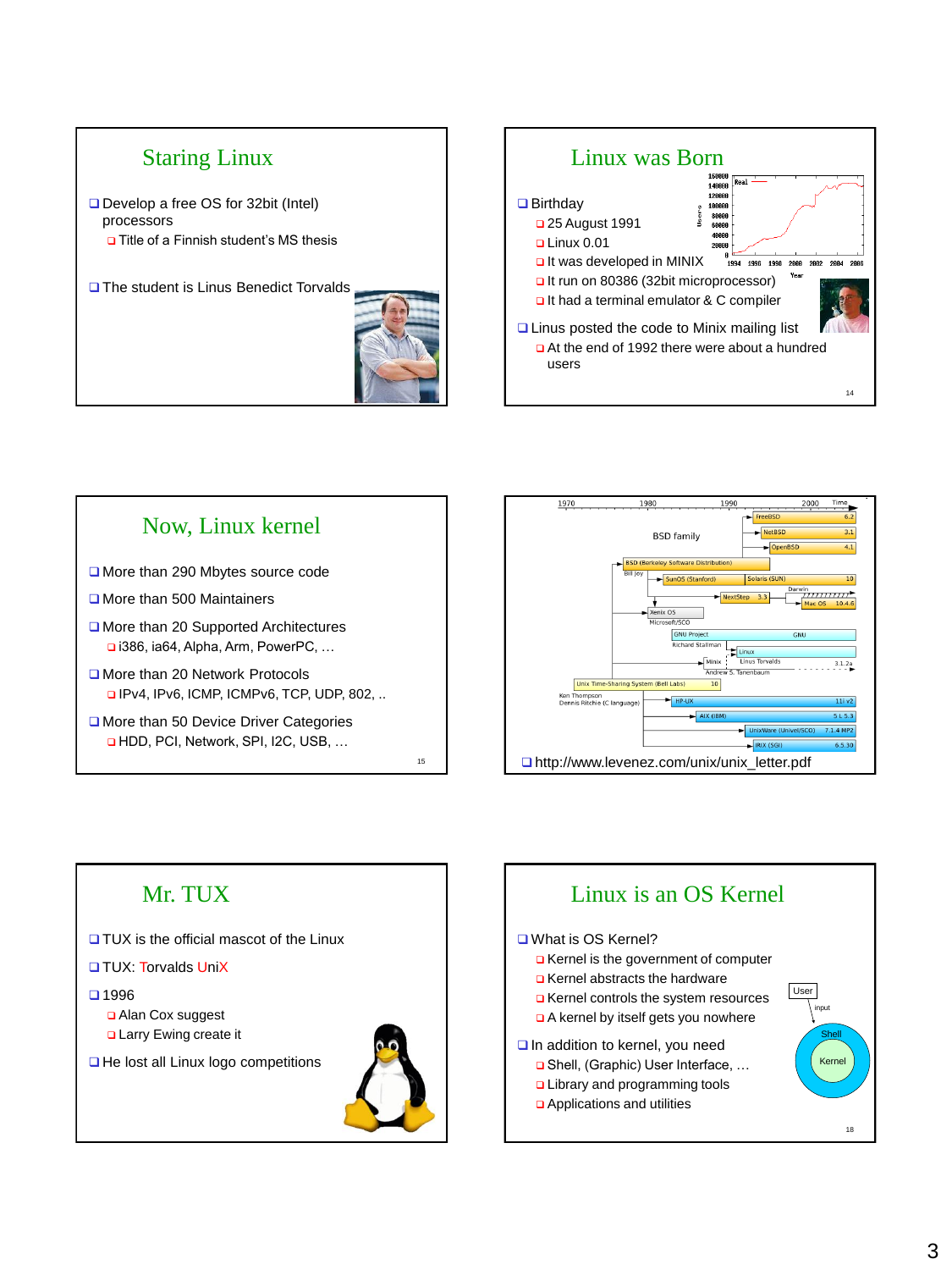# **Distribution**

### **Q Linux Distribution**

- □ Combination of Linux Kernel, GNU Tools, Other tools and management tools
- Now more than 250 distributions Major distributions: Fedora, SuSe, Ubuntu, …

#### **□** What is the difference between distribution

- Linux Kernel Version
- **D** Precompiled application
- Management tools

## Proprietary version

**Proprietary:** (redistribution and modification prohibited or restricted; not free)

- **□** Solaris Access to a Solaris UNIX server (solaris.gl.umbc.edu) via SSH access.
- **Q IRIX There are a couple of IRIX machines in the** basement of the library, as well as server access (irix.gl.umbc.edu) via SSH access.
- □ Mac OS X no access currently available at UMBC. and many others...

## Connection to Linux

□ There are really 2 means of connecting to a Linux OS □ You can be sitting in front of a dual-bootable PC (or USB boot, or CD boot) that you have booted into Linux and logged onto.

- All of your commands are then being run locally on that computer. When you logon in this manner you have a full GUI environment.
- □ You can connect remotely to one of the Linux servers (whether from home or at the labs).
	- > This is often how your projects are suggested to be developed as they are graded on those same servers. When you logon in<br>this manner you have a command line (or text based)<br>environment. You can also open up a command line on local lab machines as well.

21

<sub>10</sub>

# Graphical User Interfaces (GUIs)

- □ When you logon locally, you are presented with graphical environment.
- □ You start at a graphical login screen. You must enter your username and password. You also the have the option to choose from a couple session types. Mainly you have the choice between Gnome and KDE.
- $\Box$  Once you enter in your username and password, you are then presented with a graphical environment

22



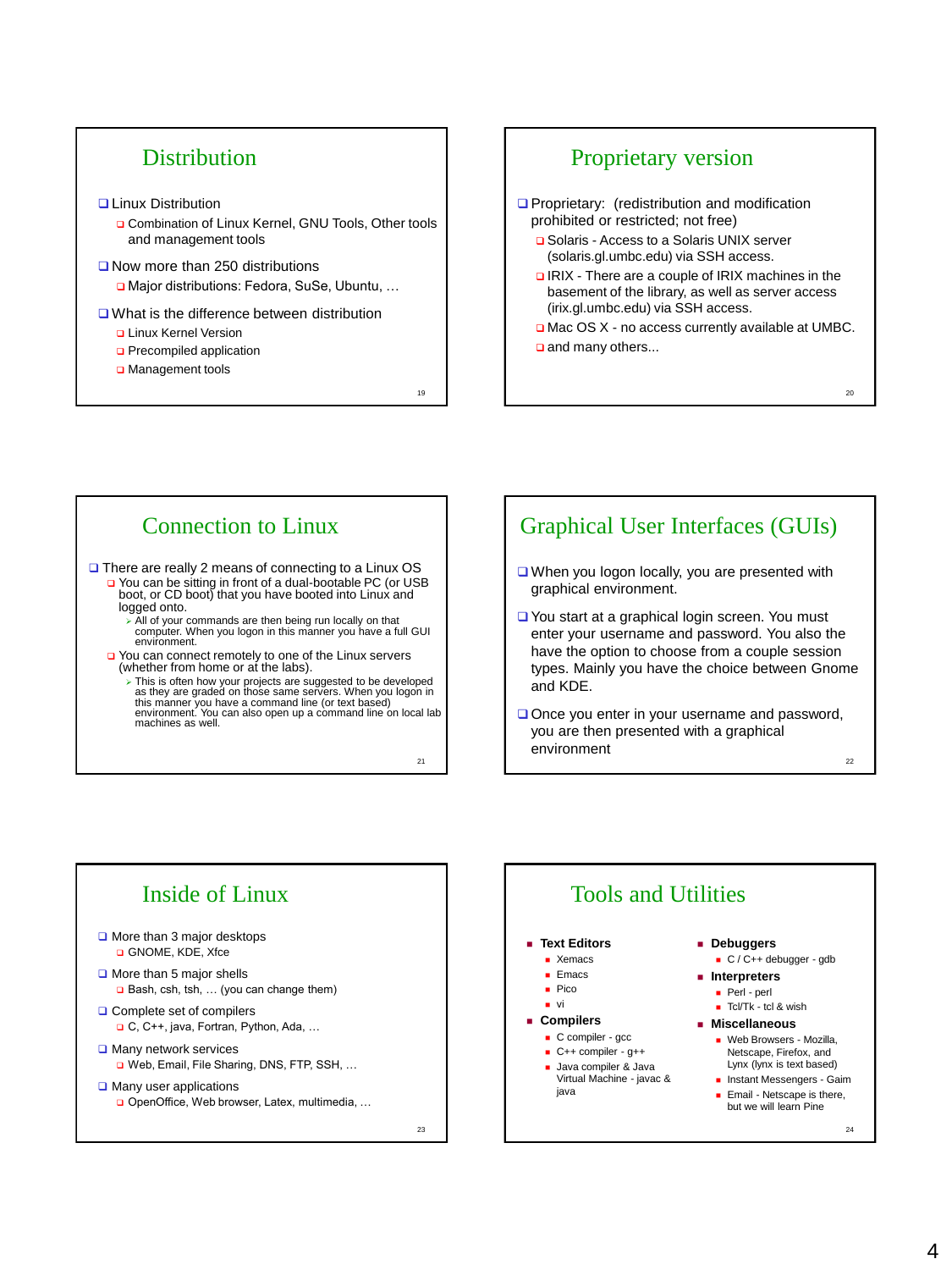# Command Line Interface

- □ You can logon from virtually any computer that has internet access whether it be Windows, Mac, or a Linux itself.
	- $\Box$  In this case you are communicating through a local terminal to one of these remote servers.
	- **Q** All of the commands actually execute on the remote server.
- $\Box$  It is also possible to open up graphical applications through this window, but that requires a good bit more setup and software such x-win.

 $25$ 

# Linux vs Windows

□ OS does not have to use a graphical interface.

- The OS itself (the kernel) is incredibly small.
	- □ The GUI just another application (or set of applications) that can be installed and run on top the existing text-based OS.

#### **D** File system differences.

- □ Windows typically uses FAT32 or NTFS file systems.
- □ Linux typically uses the ext2 or ext3 file systems
- **□ In much larger research and university environments, where file**<br>access is necessary across the network, something like Network<br>File System (NFS) or the Andrew File System (AFS) is used. We use AFS here on GL at UMBC.
- □ Windows lists all drives separately (A:,C:,D:, etc...), with "My Computer" at the highest level.
- **□ UNIX starts its highest level at "/" and drives can be mounted anywhere underneath it.**

What is X-windows

- $\Box$  X window is the program that draws windows on the screen under most GUI-based versions of Linux. It is important to note that the language that X windows speaks is completely different from that of Microsoft Windows or Mac OS X.
- □ Any X window system consists of 2 distinct parts the X server and 1 or more X clients.
	- The server controls the display directly, and is responsible for all input/output via the keyboard, mouse or display.
	- $\Box$  The clients, on the other hand, do not access the screen directly they communicate with the server, which handles all input and output.
		- $\triangleright$  It is the clients which do the "real" computing work running
		- applications or whatever. The clients communicate with the server, causing the server to open one or more windows to handle input and output for that client.
	- **Quiz**: Is the computer in front of you a server or client?

 $27$  27

# GNU/Linux's Advantages

#### **□** Stability

It is very rarely to see the Kernel Panic

- **□** Free Software
	- The is not any charge for software
- **□** Support Wide Range of Hardware **Q** Less memory
- **□** Security
	- $\Box$  Open source  $\rightarrow$  There is not any backdoor
	- **Quick bug fixing**

# GNU/Linux's Disadvantages

## **Leaning Curve**

- Linux is NOT for dummies
- There is a book called Linux for Dummies though
- **Q** Applications
	- **□** Some applications have NOT equivalent in Linux
	- □ Some applications do NOT run in WINE
- Official Support
	- Companies need official support
	- No one is responsible for most Linux applications

29

# Linux vs. Unix

**Linux is free, but Unix is not.** 

 $\Box$  Unix is compatible with Linux at the system call level, meaning most programs written for either Unix or Linux can be recompiled to run on the other system with a minimum of work. But Linux will run faster than Unix on the same hardware.

 $26$